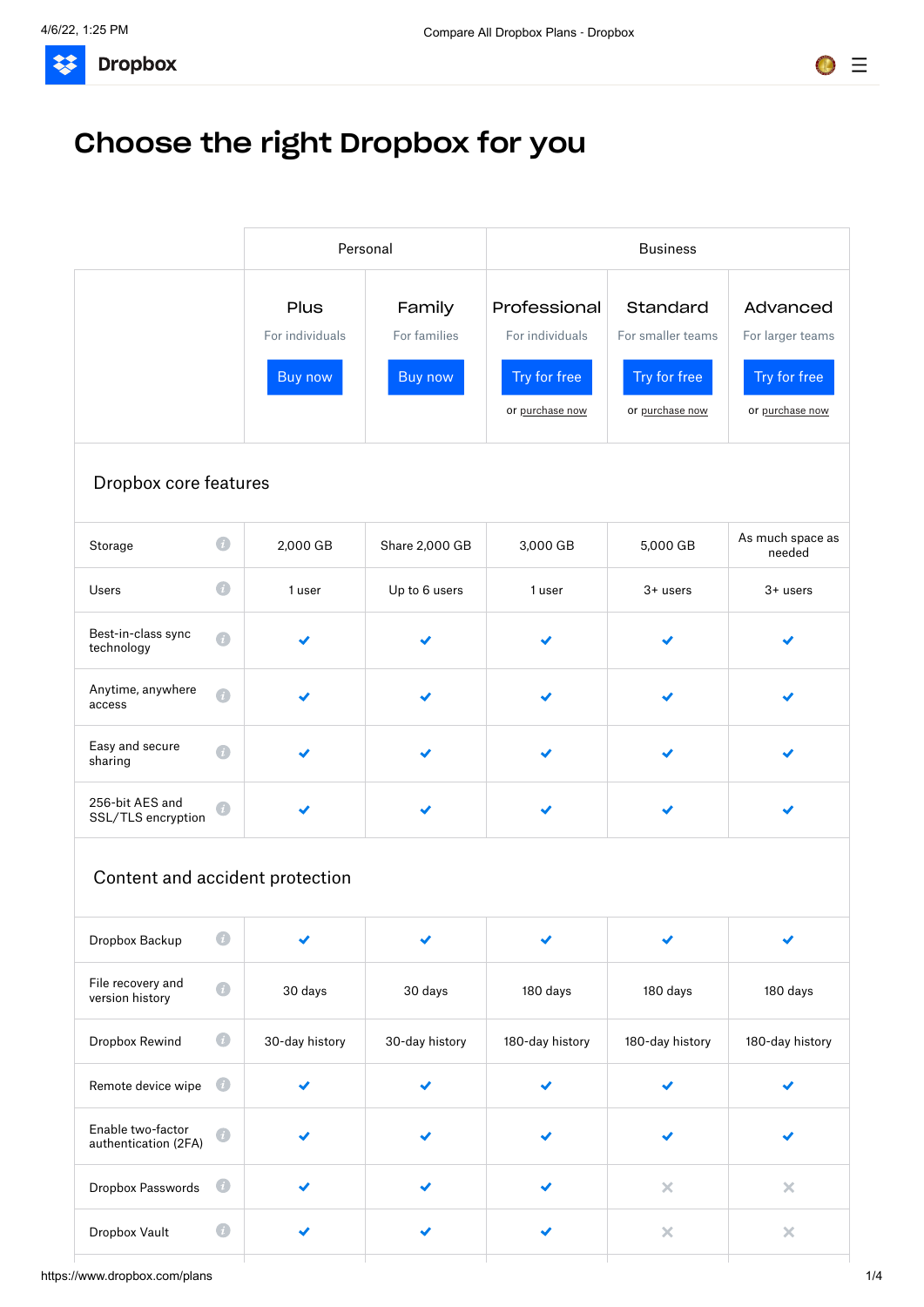|                                               |                |                                                          |                                                          | Compare All Dropbox Plans - Dropbox                                                                           |                                                          |                                                                             |
|-----------------------------------------------|----------------|----------------------------------------------------------|----------------------------------------------------------|---------------------------------------------------------------------------------------------------------------|----------------------------------------------------------|-----------------------------------------------------------------------------|
| Document<br>Watermarking                      | $\bigcirc$     | $\times$                                                 | $\pmb{\times}$                                           |                                                                                                               |                                                          |                                                                             |
| Shared link controls                          | $\overline{1}$ | $\times$                                                 | $\times$                                                 | ✔                                                                                                             |                                                          |                                                                             |
| Account transfer tool                         |                | $\times$                                                 | $\pmb{\times}$                                           | $\pmb{\times}$                                                                                                |                                                          |                                                                             |
| Enables HIPAA<br>compliance                   | $\bullet$      | $\pmb{\times}$                                           | $\times$                                                 | ×                                                                                                             |                                                          |                                                                             |
| Device approvals                              | $\bigcirc$     | $\pmb{\times}$                                           | $\pmb{\times}$                                           | $\pmb{\times}$                                                                                                | $\times$                                                 | ✔                                                                           |
| Productivity and sharing tools<br>Family Room | $\bigcirc$     | $\times$                                                 |                                                          | $\pmb{\times}$                                                                                                | $\times$                                                 | $\pmb{\times}$                                                              |
|                                               |                |                                                          |                                                          |                                                                                                               |                                                          |                                                                             |
| Dropbox Paper                                 | $\bigcirc$     | ✔                                                        | ✔                                                        | ✔                                                                                                             | ✔                                                        | ✔                                                                           |
| Dropbox Transfer                              | $\bigcirc$     | Send up to 2 GB<br>per Transfer                          | Send up to 2 GB<br>per Transfer                          | Send up to 100<br>GB per Transfer,<br>including<br>customization<br>options                                   | Send up to 2 GB<br>per Transfer                          | Send up to 100<br>GB per Transfer,<br>including<br>customization<br>options |
| HelloSign<br>eSignatures                      | $\bigcirc$     | Send up to 3<br>documents for<br>eSignature per<br>month | Send up to 3<br>documents for<br>eSignature per<br>month | Send up to 3<br>documents for<br>eSignature per<br>month<br>Option to bundle<br>with unlimited<br>eSignatures | Send up to 3<br>documents for<br>eSignature per<br>month | Send up to 3<br>documents for<br>eSignature per<br>month                    |
| File locking                                  | $\bullet$      | ×                                                        | ×                                                        |                                                                                                               |                                                          |                                                                             |
| Integrated cloud<br>content                   | $\bigcirc$     |                                                          | ✔                                                        | ✔                                                                                                             |                                                          |                                                                             |
| <b>Branded sharing</b>                        | $\bigcirc$     | $\pmb{\times}$                                           | $\mathsf{X}$                                             | ✔                                                                                                             | ✔                                                        | ✔                                                                           |
| Web previews and<br>comments                  | $\bullet$      |                                                          | ✔                                                        |                                                                                                               |                                                          |                                                                             |
|                                               |                |                                                          |                                                          |                                                                                                               |                                                          |                                                                             |

| Viewer history  | $\tilde{L}$ | × |
|-----------------|-------------|---|
| Team management |             |   |

 $\checkmark$ 

 $\bullet$ 

| Admin console             | $\mathcal{I}$ . |  |  |  |
|---------------------------|-----------------|--|--|--|
| Multi-team admin<br>login | $\bullet$       |  |  |  |
| Centralized billing       | $\bullet$       |  |  |  |

 $\checkmark$ 

 $\checkmark$ 

 $\checkmark$ 

 $\checkmark$ 

 $\overline{\mathsf{x}}$ 

 $\checkmark$ 

 $\checkmark$ 

https://www.dropbox.com/plans 2/4

Full text search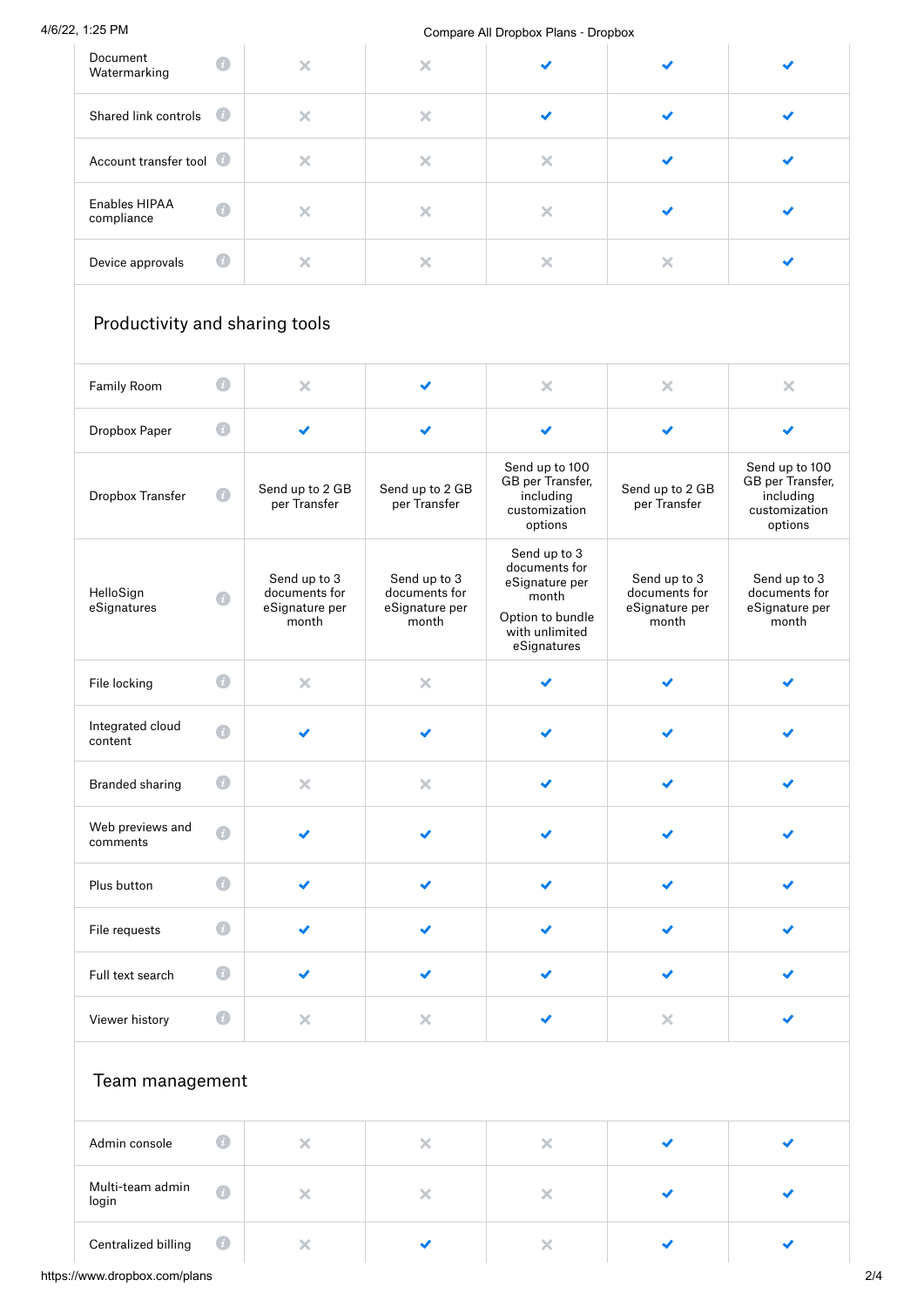#### 4/6/22, 1:25 PM Compare All Dropbox Plans ‐ Dropbox

| Company-managed<br>$\bullet$<br>groups                                              | $\pmb{\times}$                   | $\pmb{\times}$                 | $\times$                          |                                            |                                           |
|-------------------------------------------------------------------------------------|----------------------------------|--------------------------------|-----------------------------------|--------------------------------------------|-------------------------------------------|
| <b>Unlimited API</b><br>$\bigcirc$<br>access to security<br>platform partners       | $\pmb{\times}$                   | $\times$                       | $\times$                          |                                            |                                           |
| <b>Unlimited API</b><br>access to<br>$\bullet$<br>productivity platform<br>partners |                                  |                                |                                   |                                            |                                           |
| 1 billion API<br>$\left( 1\right)$<br>calls/month for data<br>transport partners    | $\times$                         | $\times$                       | $\pmb{\times}$                    | ✔                                          |                                           |
| $\bullet$<br>Tiered admin roles                                                     | $\times$                         | $\pmb{\times}$                 | $\pmb{\times}$                    | $\pmb{\times}$                             |                                           |
| $\bigcirc$<br>Sign in as user                                                       | $\pmb{\times}$                   | ×                              | $\pmb{\times}$                    | $\pmb{\times}$                             |                                           |
| Audit logs with file<br>$\bullet$<br>event tracking                                 | $\times$                         | $\pmb{\times}$                 | ×                                 | $\pmb{\times}$                             |                                           |
| Single sign-on (SSO)<br>integrations                                                | $\times$                         | $\pmb{\times}$                 | $\boldsymbol{\mathsf{x}}$         | $\times$                                   |                                           |
| $\bigcirc$<br>Invite enforcement                                                    | $\times$                         | $\pmb{\times}$                 | $\pmb{\times}$                    | $\pmb{\times}$                             |                                           |
| Support                                                                             |                                  |                                |                                   |                                            |                                           |
| Priority email support                                                              | ✔                                | ✔                              | ✔                                 | ✔                                          | ✔                                         |
| Live chat support                                                                   |                                  |                                |                                   |                                            |                                           |
| Phone support during<br>business hours                                              | $\pmb{\times}$                   | ×                              | $\times$                          |                                            |                                           |
| <b>Billed</b> yearly<br>0                                                           | For individuals<br>£7.99 / month | For families<br>£13.99 / month | For individuals<br>£16.58 / month | For smaller teams<br>£10 / user /<br>month | For larger teams<br>£15 / user /<br>month |
| <b>Billed monthly</b>                                                               | Buy now                          | Buy now                        | Try for free<br>or purchase now   | Try for free<br>or purchase now            | Try for free<br>or purchase now           |